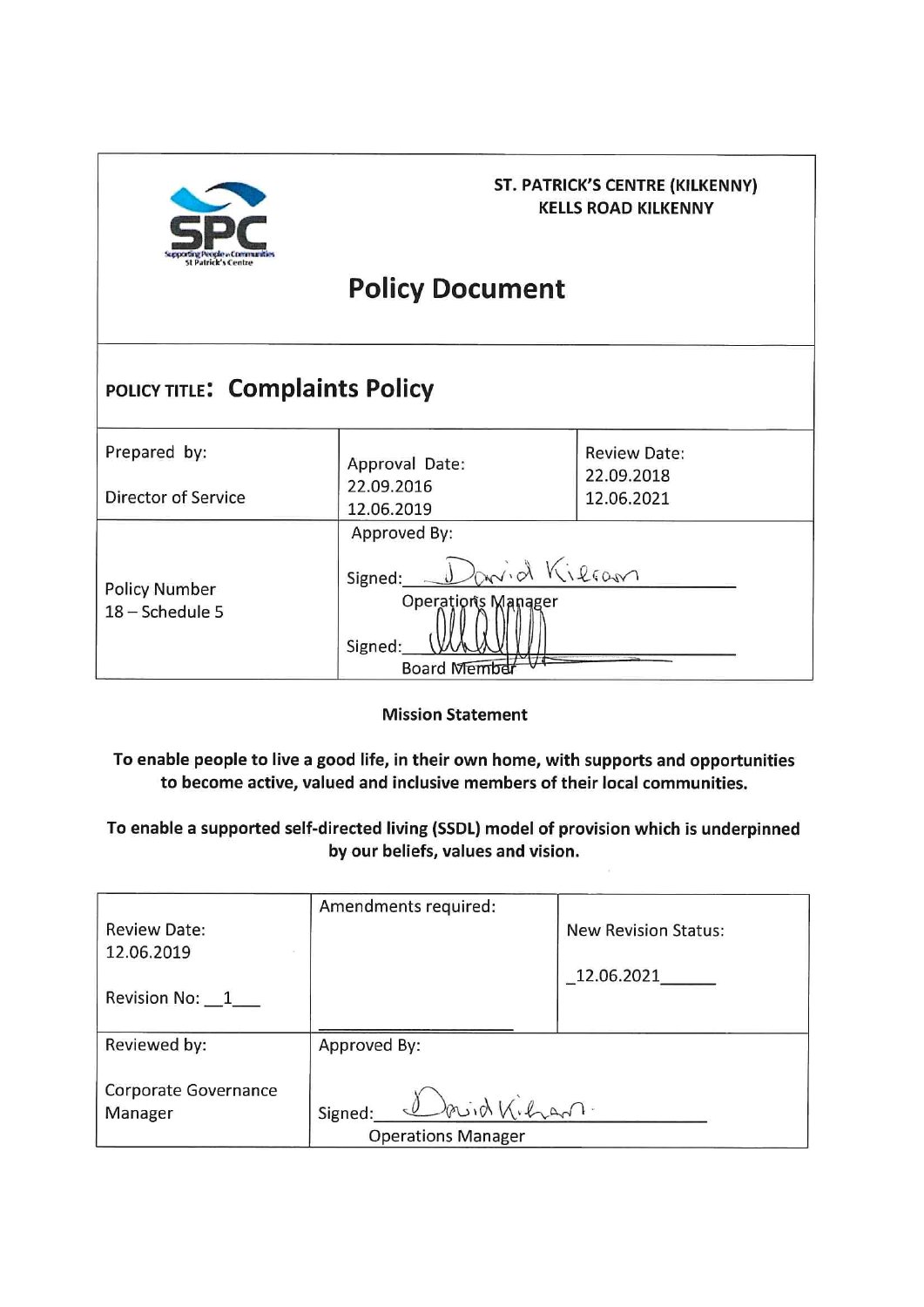|      |                                          |                                                                                                                        | Page  |
|------|------------------------------------------|------------------------------------------------------------------------------------------------------------------------|-------|
| 1.0  | <b>Scope of Policy</b>                   | 3                                                                                                                      |       |
| 2.0  | <b>Aims and Values</b>                   |                                                                                                                        |       |
| 3.0  | <b>Contents</b>                          |                                                                                                                        |       |
| 4.0  | <b>Referenced Documents</b>              |                                                                                                                        |       |
| 5.0  | <b>General Principles</b>                |                                                                                                                        |       |
| 6.0  | <b>Making a Complaint</b>                |                                                                                                                        |       |
| 7.0  | <b>Acknowledgement of a Complaint</b>    |                                                                                                                        |       |
| 8.0  |                                          | Timeframe involved once a complaint is received by the<br><b>Complaints Officer in St. Patrick's Centre (Kilkenny)</b> | 5     |
| 9.0  | Time limits for making a Complaint       |                                                                                                                        | 6     |
| 10.0 | Advocacy                                 |                                                                                                                        | 6     |
| 11.0 | <b>Stages of Managing a Complaint</b>    |                                                                                                                        |       |
| 12.0 | <b>Complaints Process and Procedures</b> |                                                                                                                        | 7     |
| 13.0 | <b>Learning from Complaints</b>          |                                                                                                                        | 9     |
|      |                                          | <b>Comments, Suggestions and Complaints Procedure Flowchart</b>                                                        | 10    |
| 14.0 | <b>Appeals Procedure</b>                 |                                                                                                                        | 11    |
| 15.0 | <b>Independent Review</b>                |                                                                                                                        | 11    |
| 16.0 | <b>Resources</b>                         |                                                                                                                        | 11    |
|      | <b>Appendices</b>                        |                                                                                                                        |       |
|      | <b>Appendix 1</b>                        | <b>Complaint Form</b>                                                                                                  | 12/13 |
|      | <b>Appendix 1</b>                        | <b>Complaint Log</b>                                                                                                   | 14    |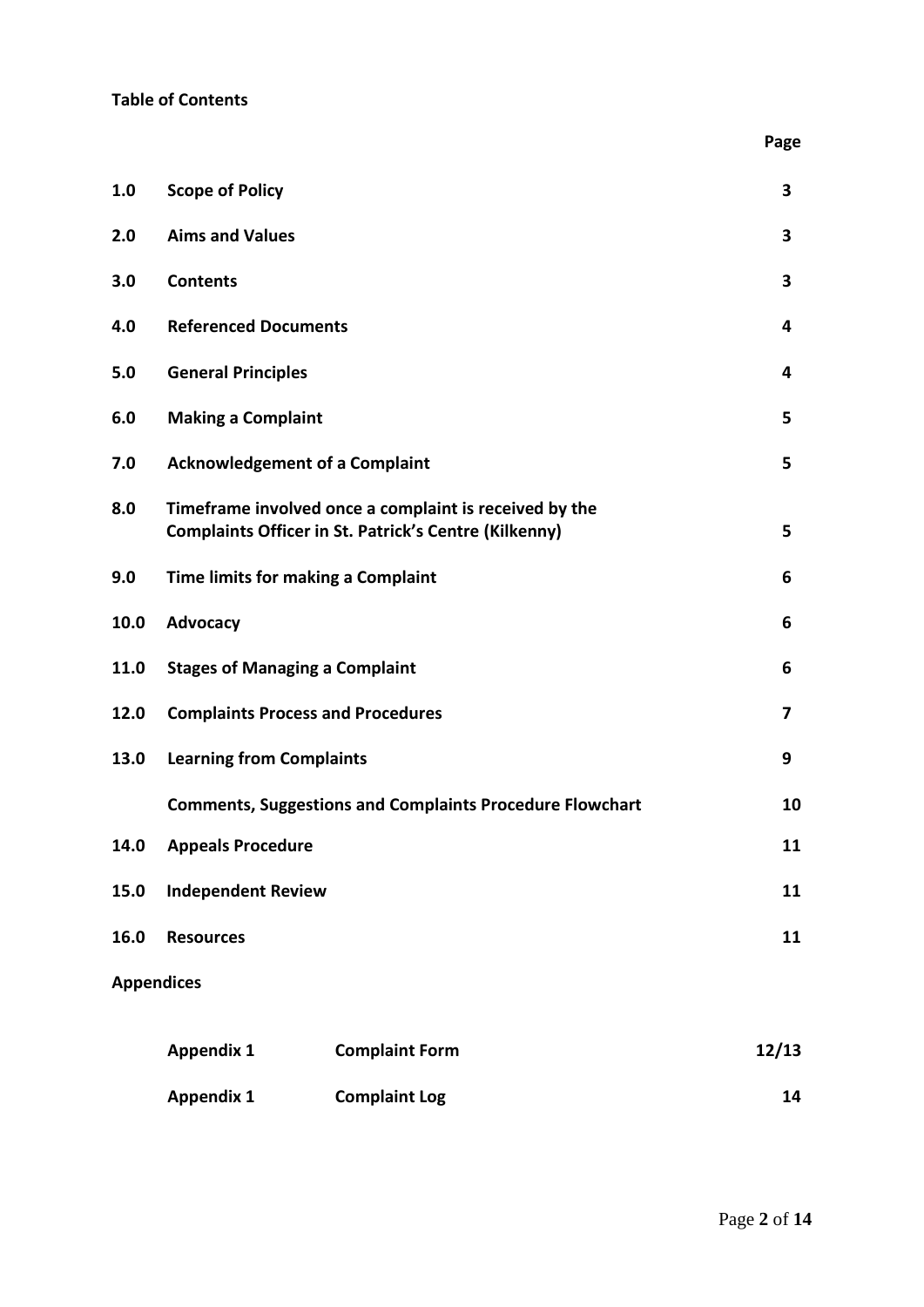## **COMPLAINTS POLICY**

#### **1.0 Scope**

1.1 All persons who are being supported by St. Patrick's Centre (Kilkenny), or who have sought such support may make a complaint in accordance with the procedures established under this policy. This complaint may refer to any action of this community based service that, it is claimed, does not accord with fair and sound administrative practice and adversely affects or affected that person.

#### **2.0 Aims and Values**

- 2.1 The purpose of this document is to detail the policy and process of St. Patrick's Centre (Kilkenny) in relation to a complaints management process.
- 2.2 The service commits to safeguarding the rights and dignity of the people we support who live on campus and in the community and/or their families and staff members in the implementation of this policy and associated supporting documentation. Any complaint made by a person we support /or on behalf of a person we support will not be adversely affected by reason of the complaint being made.
- 2.3 People we support, families and carers will be provided with information on the complaints process. This policy, in conjunction with the 'Your service, Your say' HSE complaints policy will be made available to members of the public should they wish to make a complaint relating to service provision.

#### **3.0 Contents**

- **3.1** General Principles
- **3.2** Making a complaint
- **3.3** Acknowledgement of a complaint
- **3.4** Timeframe in dealing with complaint
- **3.5** Time limits for making a complaint
- **3.6** Advocacy
- **3.7** Stages of making a complaint
- **3.8** Complaints Process and Procedure
- **3.9** Appeals Procedure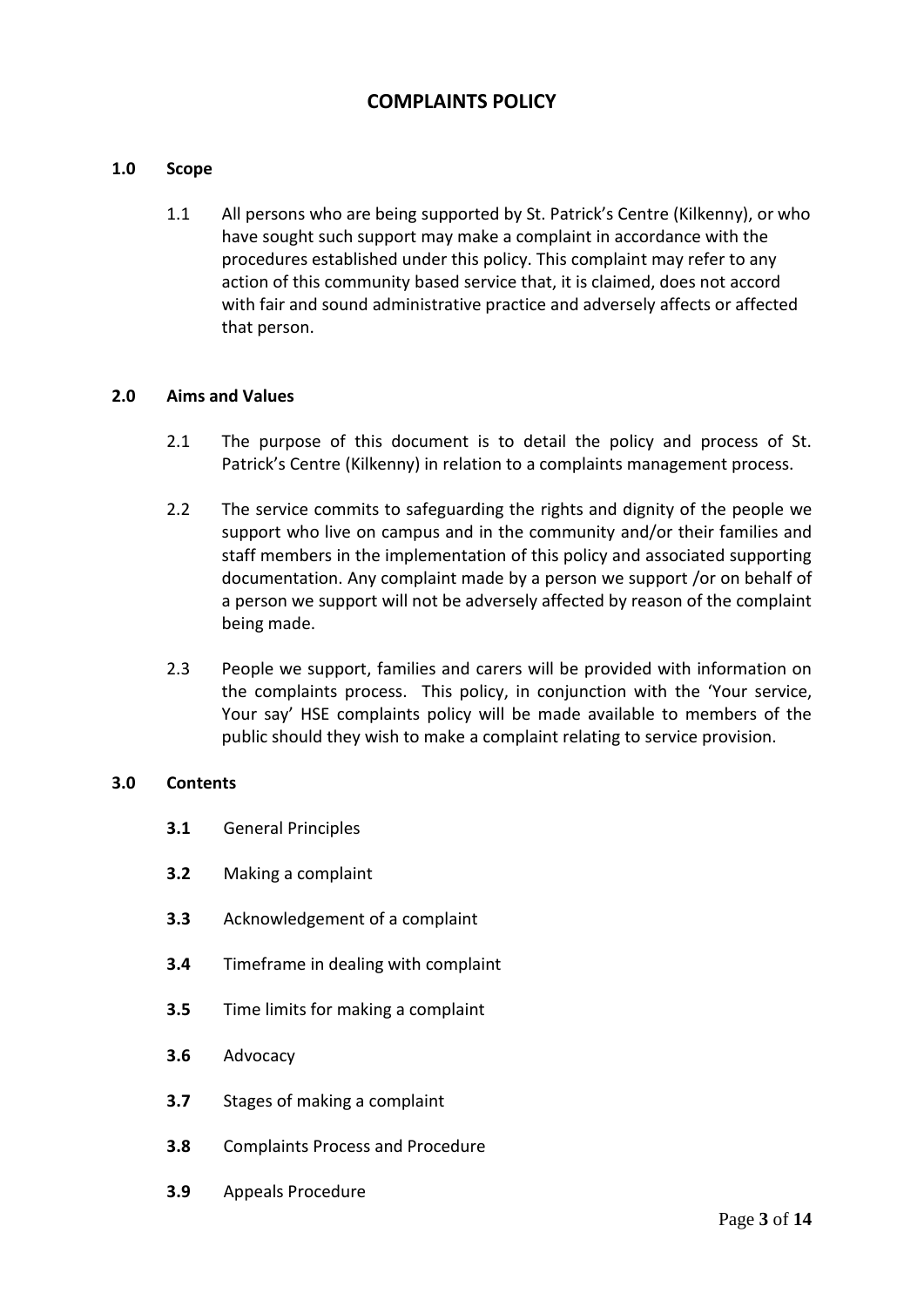#### **4.0 Referenced Documents**

- **4.1** Complaints Form
- **4.2** Complaints Log
- **4.3** Personal Plan
- **4.4** Notes belonging to People We Support
- **4.5** Quality and Committee

#### **5.0 General Principles**

5.1 This policy is aligned to Section 47 of the Health Act, 2004 & SI 367 of 2013

 St. Patrick's Centre (Kilkenny) is committed to safeguarding the rights and dignity of people we support, their families and staff members in the implementation of this policy. All of the people we support and /or their families/advocates, have the right to complain about any aspect of the service, to have it investigated and to be informed of the outcome and any changes implemented as a result as soon as practicable. This also applies to any member of the public who wishes to make a complaint on behalf of themselves or a resident or about any aspect of service provision.

- 5.2 This Complaints Policy will be available to the people we support in an accessible and age-appropriate format and will be displayed in a prominent position in the designated centre.
- 5.3 Corporate Governance Manager, Áine Forde, is the Complaints Officer to:
	- 5.3.1 Be available in a designated centre to ensure that:
	- 5.3.2 All complaints are appropriately responded to
	- 5.3.3 The person nominated maintains the records specified in the Regulations.
- 5.4 St. Patrick's Centre (Kilkenny) has nominated Áine Forde to deal with complaints and to keep all required documentation. Áine Forde will maintain the complaints files and the file will be stored in her office.
- 5.5 All information obtained through the course of complaint management will be treated in a confidential manner and in line with the Data Protection Act 1998 and 2003 and the Freedom of Information Act 2014.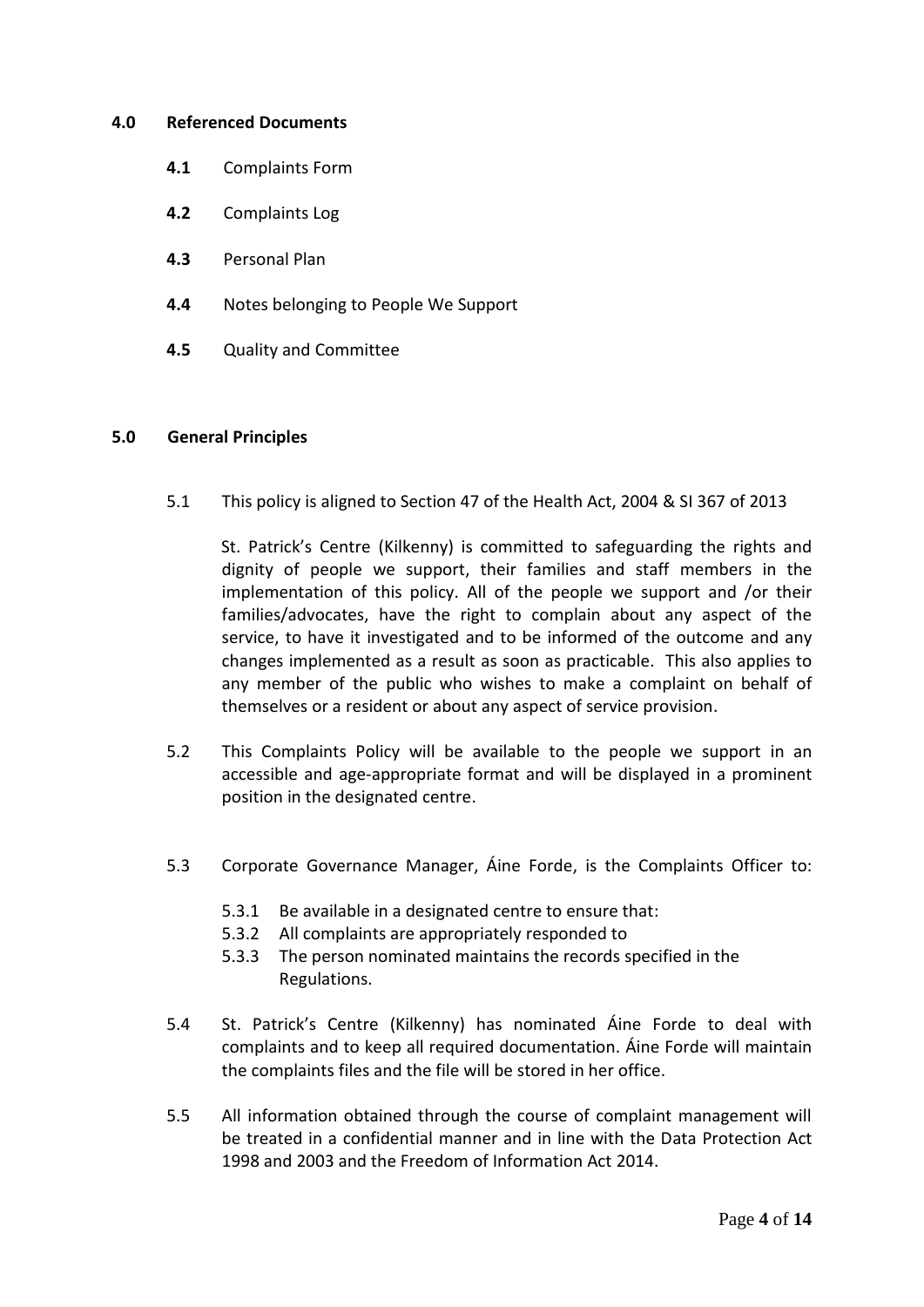5.6 The complaints process will facilitate the gathering of essential and appropriate information to ensure the effective management of the complaint and the education of the organisation without compromising the rights to confidentiality of both the complainant and the service about which the complaint was made.

#### **6.0 Making a Complaint**

- 6.1 A complaint can be made in a number of ways:
	- 6.1.1 In person
	- 6.1.2 By telephone
	- 6.1.3 By letter
	- 6.1.4 By e-mail
	- 6.1.5 Other
- 6.2 A complaint can be made to any staff member and can be dealt with in the first instance by front line staff or the Manager of the designated centre. The Manager will inform their Line Manager and try to resolve the issue locally.
- 6.3 If a complaint is being made about a particular person and the person's name is given, the complaint must be in writing, giving details such as dates and locations, as accurately as possible, so that the Complaints Officer can check the facts of the complaint. A complaint should be made within 12 months of the date of the event concerned, or within 12 months of becoming aware of the event.

#### **7.0 Acknowledgement of a Complaint**

- 7.1 When a complaint has been received, St. Patrick's Centre (Kilkenny) will endeavour to deal with the complaint effectively and efficiently.
- 7.2 Complaints being dealt with formally will be acknowledged within 5 working days and will outline to the complainant the steps be taken in investigating the complaint and the time limits for the completion of the investigation.

For informal management of complaints, see Informal Resolution.

#### **8.0 Timeframe involved once a complaint is received by the Complaints Officer in St. Patrick's Centre (Kilkenny)**

8.1 Complaints received by front line staff may be resolved at that point. Complaints at all levels received by the service should be sent to the Complaints Officer during a monthly audit.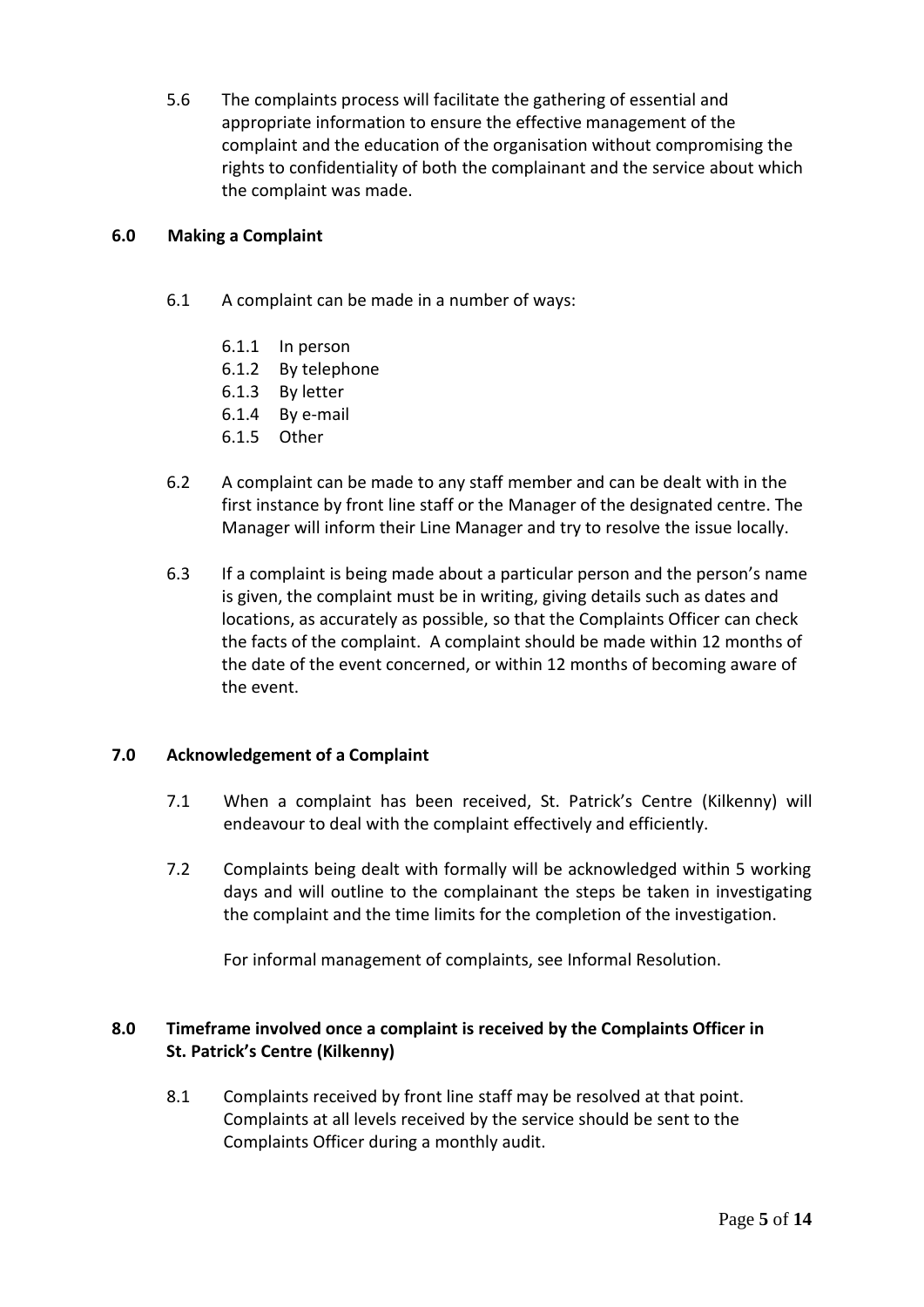- 8.2 Where it is determined a complaint does not meet the criteria as outlined in 1.1, the Complaints Officer will inform the complainant in writing, within 5 working days of making the decision, that the complaint will not be investigated and the reason for it.
- 8.3 Where the complaint will be investigated, the Complaints Officer must endeavour to have the investigation concluded within 30 working days of it being acknowledged.
- 8.4 Where the complaint may not be managed within 30 working days, the Complaints Officer must communicate this to the complainant and the reasons for so doing.
- 8.5 The Complaints Officer must keep the complainant updated as to the progress of the complaint.

#### **9.0 Time limits for making a Complaint.**

- 9.1 The Complaints Officer in St. Patrick's Centre (Kilkenny) must determine if the complaint meets the time frames as set out in Section 47 Health Act, 2004 which requires that:
- 9.2 A complaint must be made within 12 months of the date of the action giving rise to the complaint or within 12 months of the complainant becoming aware of the action giving rise to the complaint.
- 9.3 The Complaints Officer may extend the time limit if they are of the opinion that special circumstances make it appropriate to do so.

#### **10.0 Advocacy**

- 10.1 A staff member or a trusted person may be an advocate for a person such as a key worker and or/ Advocacy services may be offered to support that person if they find it difficult or impossible to make a complaint themselves.
- 10.2 All complainants have a right to appoint an advocate to assist them in making their complaint and to support them in any subsequent processes in the management of that complaint.

#### **11.0 Stages of Managing a Complaint**

- 11.1 There are 4 possible stages to the St. Patrick's Centre (Kilkenny) complaints process as follows:
	- 11.1.1 Local/Informal Resolution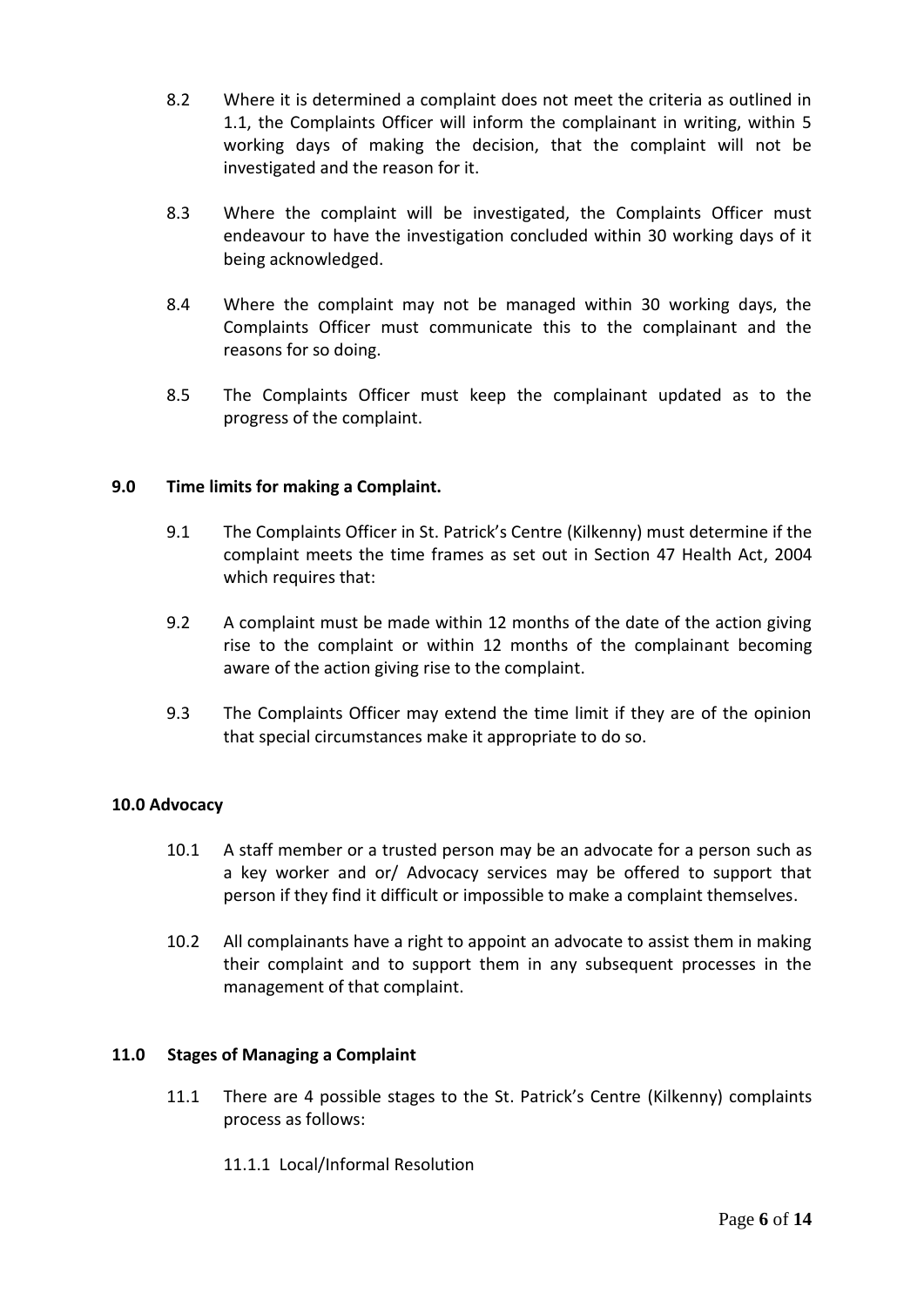#### 11.1.2 Formal Resolution

#### 11.1.3 HSE Internal Review

11.1.4 Independent Review by Ombudsman

#### **12.0 Complaints Process and Procedure**

#### **12.1 Local/Informal Resolution of a complaint at the point of contact**

- 12.1.1 On receipt of a complaint, the staff member will record all complaints on the complaint log, respond to it promptly while making every effort to resolve the complaint locally and effectively. All complaints are reported to the manager or designate, who will seek to resolve the issue. The Manager will also report to their Line Manager and the Complaints Officer.
- 12.1.2 Each Designated Centre will have an identified staff who will manage complaints for that centre.
- 12.1.3 Resolution is reached when the complaint has been resolved to the satisfaction of the complainant. All complaints will be recorded on the complaints log and on the complaints form. If resolution is not reached the complaint will be forwarded to the Complaints Officer and the Senior Manager.
- 12.1.4 The Complaints Officer will be updated on the progress of the management of the complaint at all stages.
- 12.1.5 The complaint and outcome should be documented in Complaints Form and Complaints Log.
- 12.1.6 All complaints to the service, whether formal or informal, must be reported, logged and documented on the appropriate forms.
- 12.1.7 The Complaints Officer will carry out an audit on complaints on a monthly basis. An annual report is made to the Senior Management Team.
- 12.1.8 There will be a local appointed person to manage the complaints.

#### **12.2 Formal Resolution**

12.1.1 On the receipt of a complaint that warrants a formal investigation the Complaints Officer will manage the resolution of the complaint.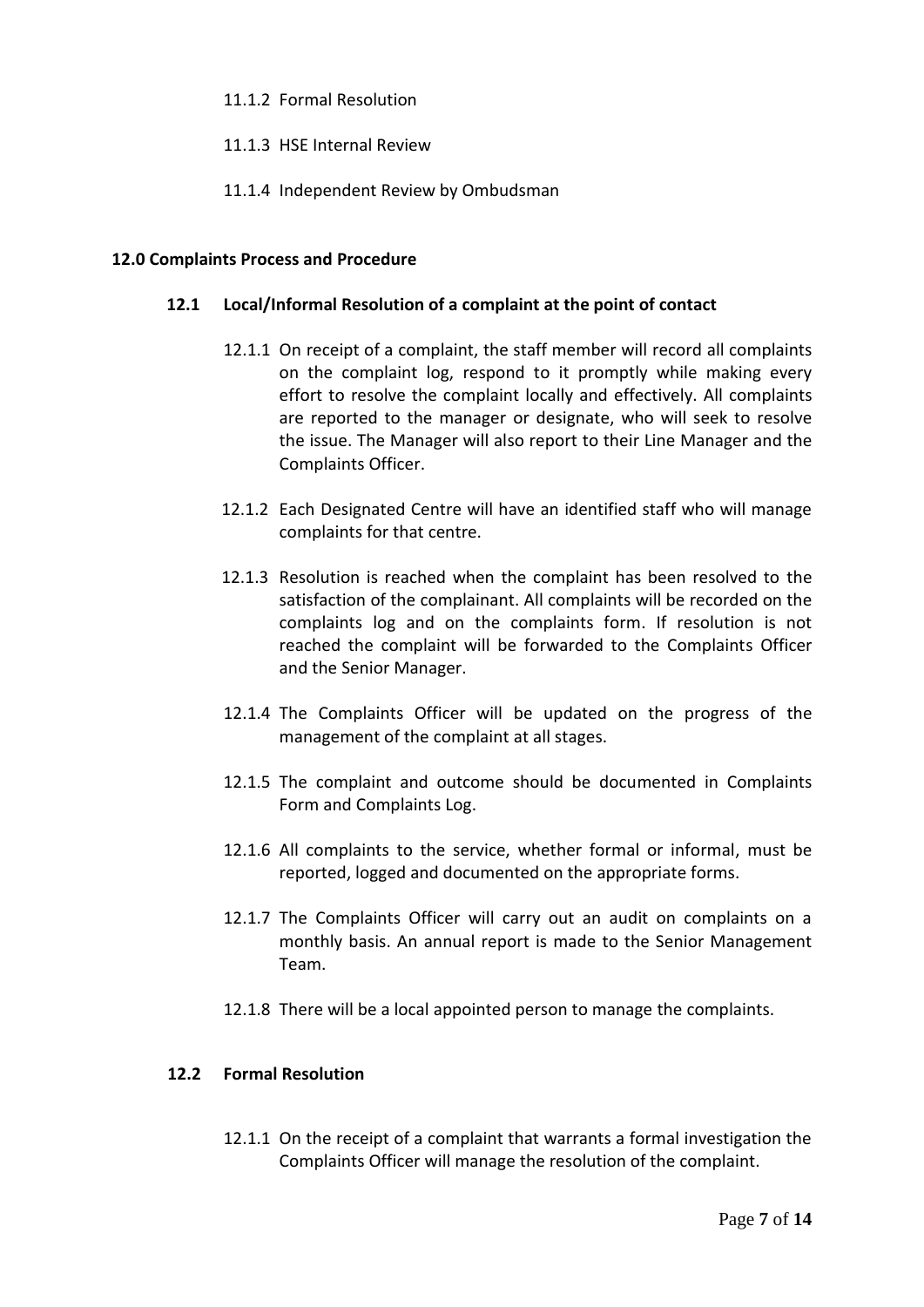- 12.1.2 If the complaint has been a verbal complaint, the Complaints Officer will ask the complainant to submit this in writing.
- 12.1.3 The Complaints Officer will formally acknowledge the complaint in writing within 5 working days of the complaint being received.
- 12.1.4 The Complaints Officer will endeavour to complete the investigation within 30 working days of acknowledgement of the complaint.
- 12.1.5 In the event the investigation takes longer to complete, the Complaints Officer will update the complainant every 20 days until the resolution stage.

#### **12.3 The investigation will involve:**

- 12.3.1 Interview/s with the complainant.
- 12.3.2 Interview/s with other relevant parties.
- 12.3.3 Documentation of all interviews and other communications, including the Complaints Form and Complaints.
- 12.4 All parties interviewed will be given the opportunity to have an advocate or third party present at any meeting.
- 12.5 A report will be completed by the Complaints Officer outlining the findings of the investigation and the recommendations for resolution, which may include mediation.
- 12.6 The report will not include a finding adverse to a person, without first having afforded the person concerned the opportunity to consider the findings or criticism and to make representation in relation to it.
- 12.7 The final report, including the implementation plan for the resolution of the complaint, is circulated to the complainant, the Operations Manager, the Director of Services, other interested parties and the parties against whom the complaint was made.
- 12.8 Where the complainant is dissatisfied with the outcome of the investigation, he/she may appeal to the HSE for a review of the recommendations.
- 12.9 The complainant will be offered every assistance in making an application for a review.
- 12.10 In the event that the complainant is satisfied with the outcome of the complaint this will be recorded on the complaints log.
- 12.11 On completion of the investigation into the complaint, the manager must write to the person who made the complaint explaining how the investigation was carried out and the appropriate action that has been taken.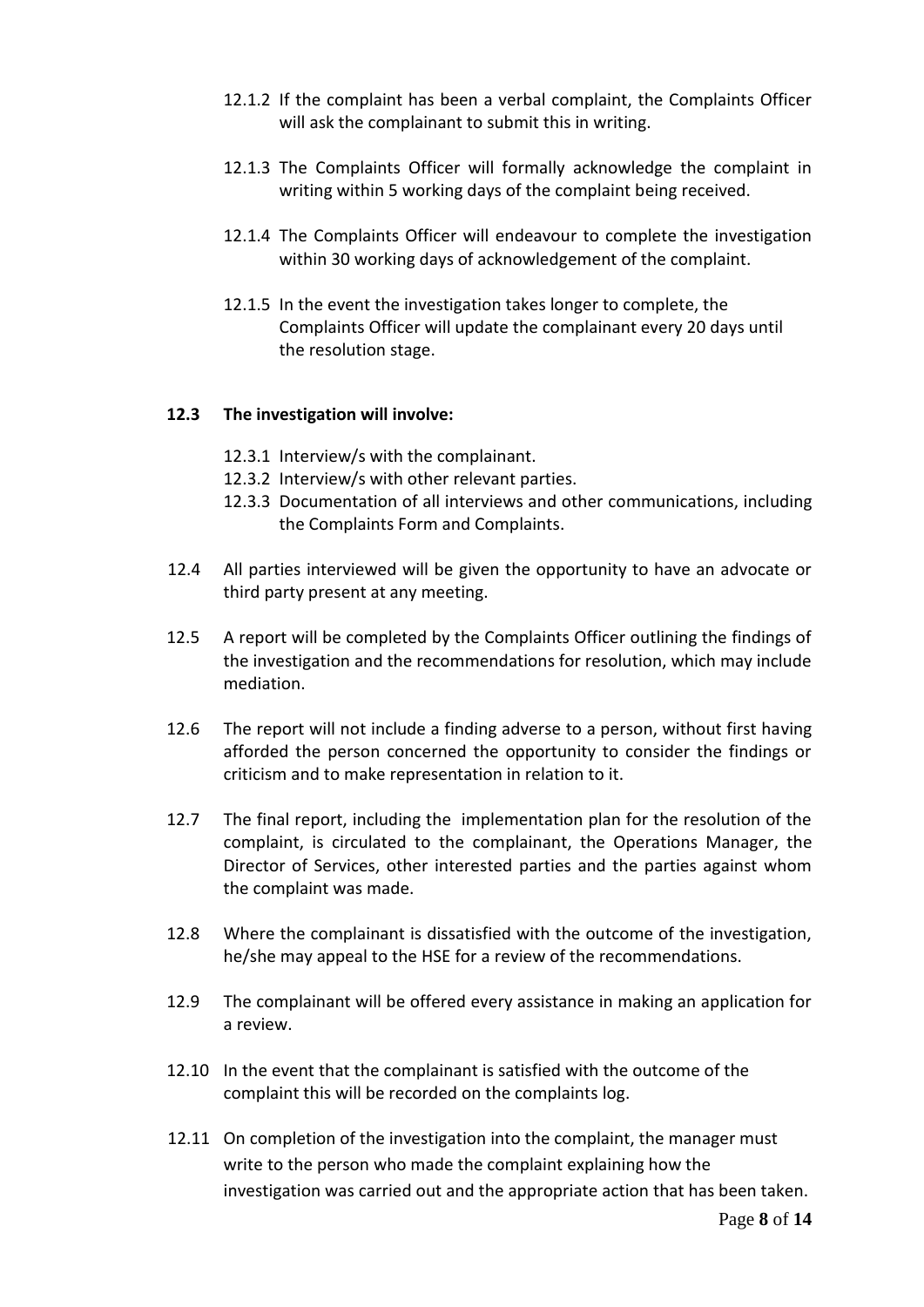A copy of the letter should be retained on the Complaints File. Where a person we support has made a complaint or a complaint has been made on their behalf a copy of the complaint will be sent to the person's file.

#### **13.0 Learning from Complaints**

- 13.1 The manager should ensure that all resolved and unresolved comments, suggestions and complaints are discussed with the Complaints Officer, who will carry out a monthly audit on complaints. The review of complaints should also look to identify any general learning that may contribute to improving the quality of the service provided. Managers should also meet regularly, at least monthly, with their staff teams to discuss issues relating to complaints, such as any lessons learned, strategies than may be put in place to prevent a reoccurrence and or any improvements to be made.
- 13.2 The Complaints Officer or nominated senior member of staff must produce an annual report on complaints that have been received, the issues that have been raised and actions that have been taken to improve practice as a result of the complaints.
- 13.3 The Complaints Officer will formally meet with the Director of Services at the end of every month and present a documented report with regards to any newly received complaints and any on-going/outstanding or unresolved complaints.
- 13.4 The Director of Services will then feed back to the Senior Management group meetings every month any complaints which have been made over the month and any on-going/outstanding or unresolved complaints.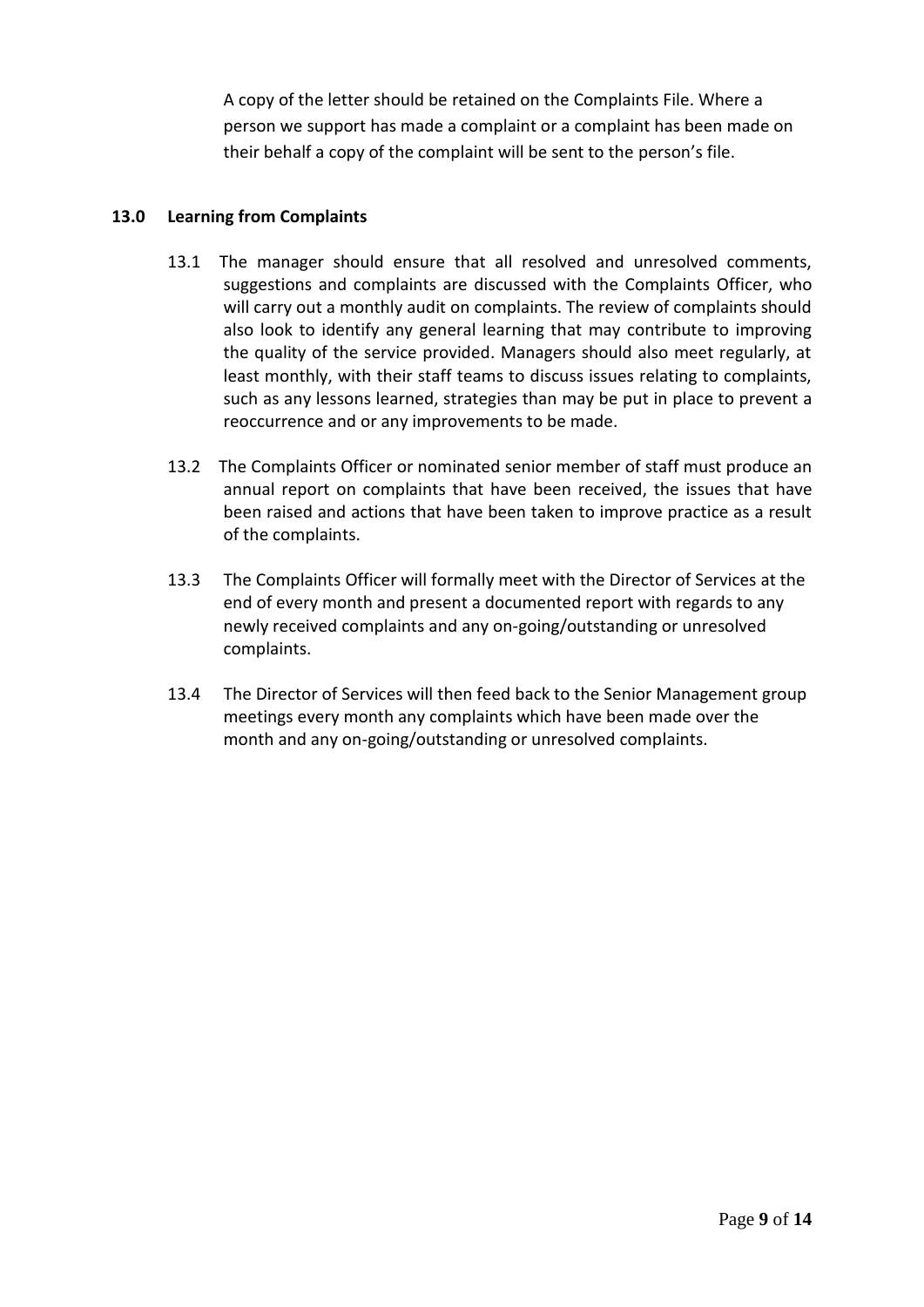#### **COMMENTS, SUGGESTIONS AND COMPLAINTS PROCEDURE FLOWCHART**

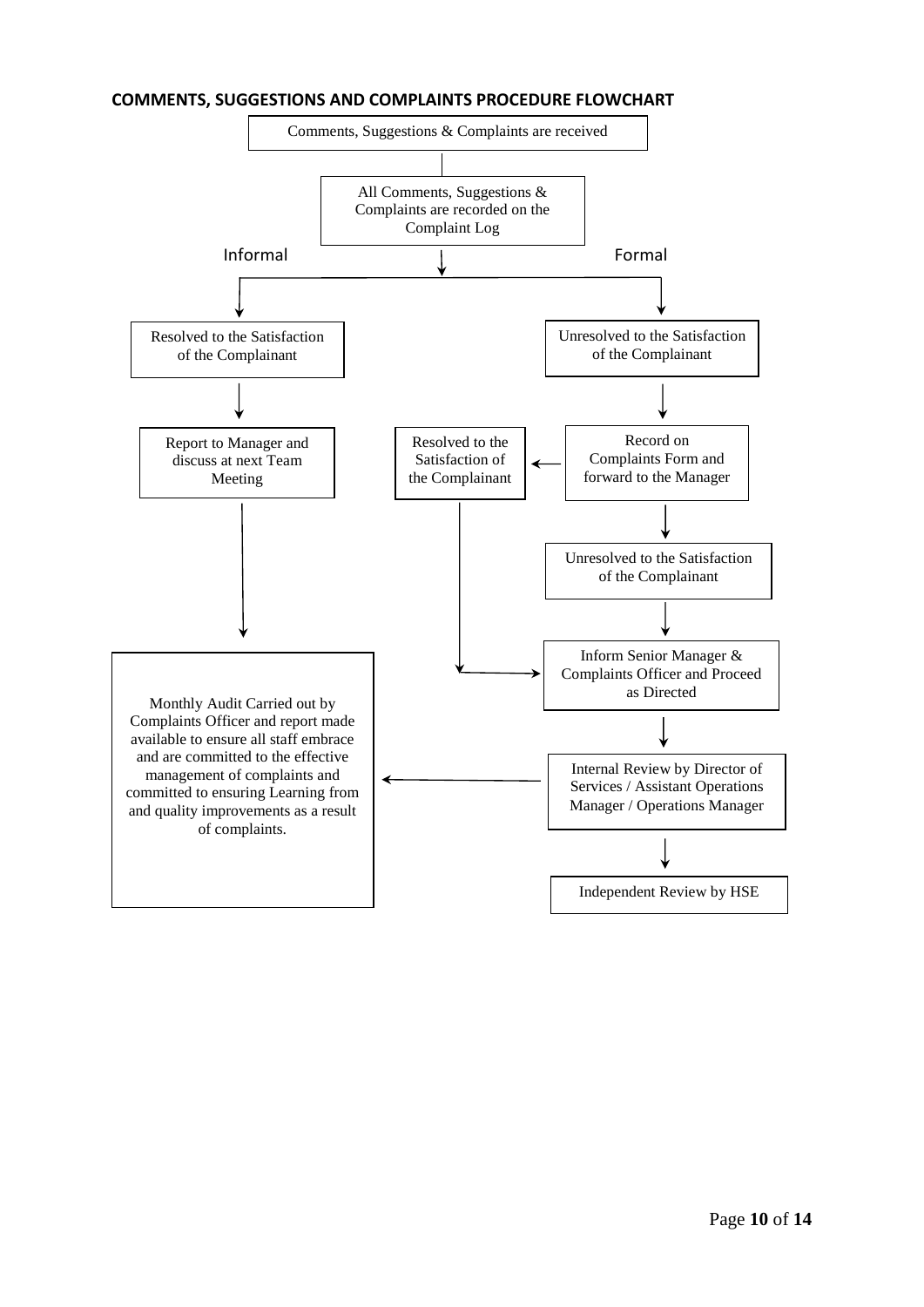#### **14.0 Appeals Procedure**

14.1 The complainant may appeal and seek a review of the outcome of the investigation by the Chairperson of the Board of Management of SPC. All requests for an appeal should be in writing, outlining your grounds for the appeal and addressed to:

Chairperson Board of Management SPC Danville

14.2 The Chairperson or a person designated by the Chairperson will conduct a review of the complaint and forward their findings to the appellant within 8 weeks from date of receipt of appeal.

#### **15.0 Independent Review**

15.1 If the complainant is not satisfied with the outcome of the appeal to the Chairperson of Board of Management of SPC he/she may seek to have the complaint process reviewed by the Ombudsman.

Office of the Ombudsman 18 Lr Leeson Street Dublin 2 Lo-call: 1890223030 01-6395600

#### **16.0 Resources**

- o 'Your Service, Your say' (2009) HSE Complaints Policy
- o www.hse.ie/eng/services/yourhealthservice/Documentation
- o National Standards for Residential Services for Children and Adults with **Disabilities**
- o Section 47 of the Health Act, 2004 & SI 367 of 2013
- o www.hiqa.ie/system/files/Disability-Care-and-Support-Regulations-2013.pdf
- o Office of the Ombudsman; www[.ombudsman@ombudsman.ie](mailto:ombudsman@ombudsman.ie)
- o Consumer affairs HSE www.hse.ie/eng/services/yourhealthservice/contact/MidLeinster/
- o Schedule 5 St Patrick's Centre (Kilkenny) policies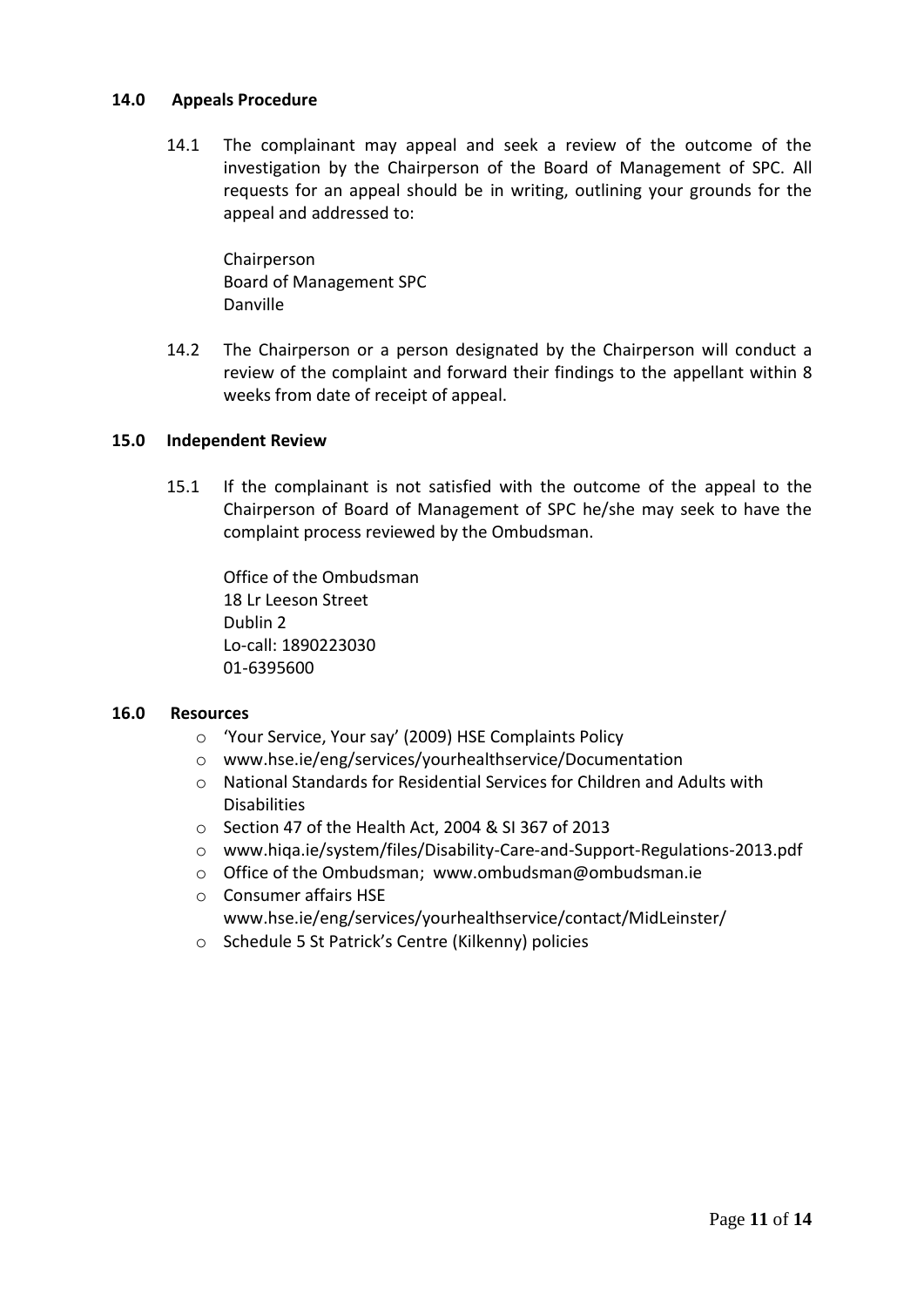## **Comment, Compliment or Complaint Form**

| If you wish to make a comment, compliment or complaint, then please fill in this form.<br>1.                                                                                                                                                    |
|-------------------------------------------------------------------------------------------------------------------------------------------------------------------------------------------------------------------------------------------------|
|                                                                                                                                                                                                                                                 |
|                                                                                                                                                                                                                                                 |
|                                                                                                                                                                                                                                                 |
| For the purposes of investigation of my complaint, I grant permission to St Patrick's Centre<br>2.<br>(Kilkenny) to access my personal confidential information.<br>This may be necessary to fully investigate your complaint.<br>$Yes \mid No$ |
| 3.<br>Name of Individual / Service / about which you want to make a comment, compliment or<br>Complaint:                                                                                                                                        |
| Date of experience giving rise to the comment, compliment or complaint:                                                                                                                                                                         |
| 4. Please give full details of your comment, compliment or the nature of your complaint in the<br>space provided:                                                                                                                               |
|                                                                                                                                                                                                                                                 |
|                                                                                                                                                                                                                                                 |
| and the control of the control of the control of the control of the control of the control of the control of the                                                                                                                                |
| and the control of the control of the control of the control of the control of the control of the control of the                                                                                                                                |
| <u> 1989 - Johann John Stone, markin film yn y brenin y brenin y brenin y brenin y brenin y brenin y brenin y br</u>                                                                                                                            |
|                                                                                                                                                                                                                                                 |
| <u> 1989 - Johann Barbara, margaret eta biztanleria (h. 1989).</u>                                                                                                                                                                              |
|                                                                                                                                                                                                                                                 |
|                                                                                                                                                                                                                                                 |
|                                                                                                                                                                                                                                                 |
|                                                                                                                                                                                                                                                 |
|                                                                                                                                                                                                                                                 |
|                                                                                                                                                                                                                                                 |
|                                                                                                                                                                                                                                                 |
|                                                                                                                                                                                                                                                 |
|                                                                                                                                                                                                                                                 |
|                                                                                                                                                                                                                                                 |
|                                                                                                                                                                                                                                                 |
|                                                                                                                                                                                                                                                 |
|                                                                                                                                                                                                                                                 |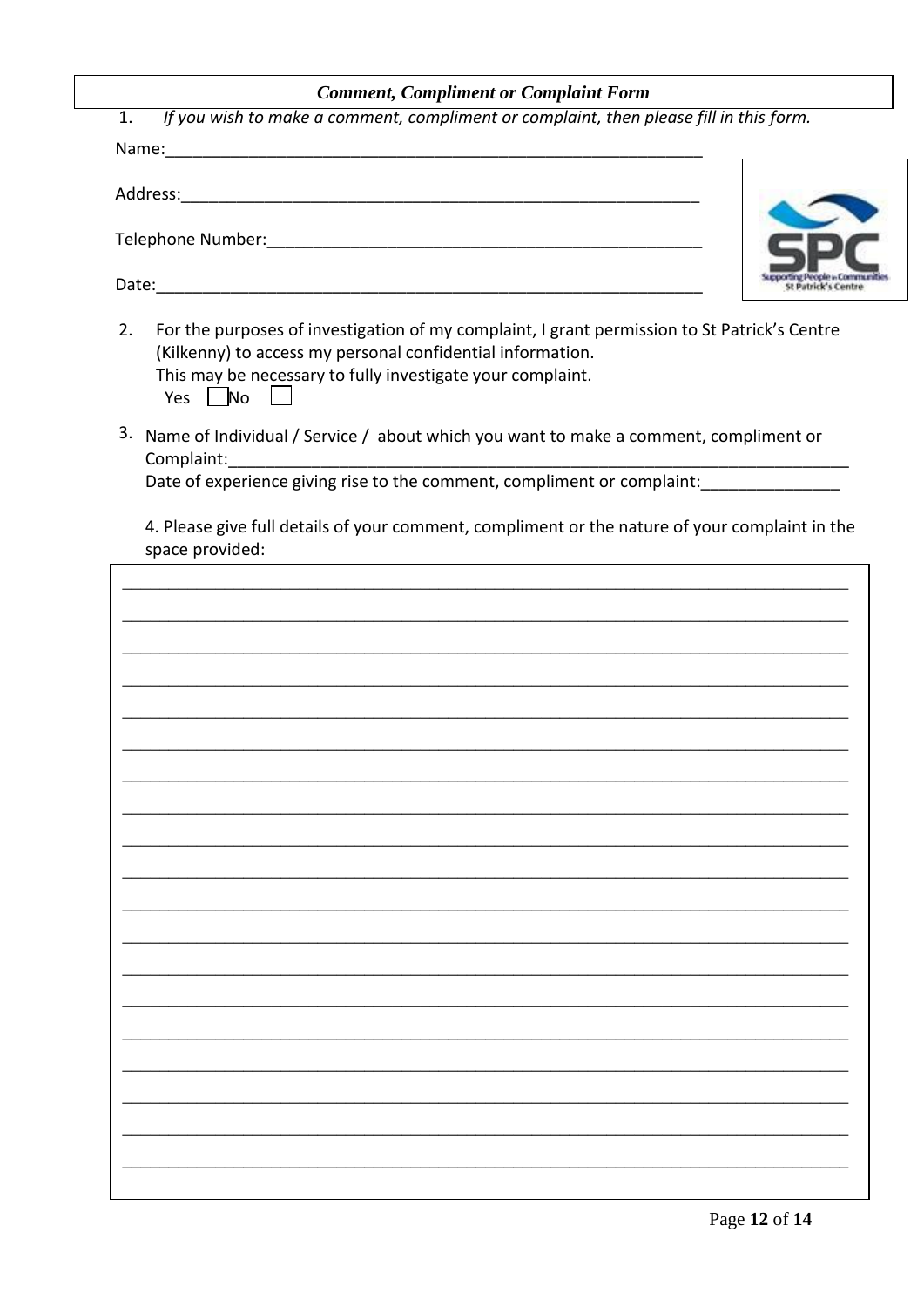## **Investigations To be carried out by Manager**

5. Date comment, compliment or complaint received by Manager \_\_\_\_\_\_\_\_\_\_\_\_\_\_\_\_\_\_\_

| 6.                                                                                                                                      |                                                                          |  |  |
|-----------------------------------------------------------------------------------------------------------------------------------------|--------------------------------------------------------------------------|--|--|
| 7.                                                                                                                                      | Comment, compliment or complaint: Resolved<br><b>YES</b><br><b>NO</b>    |  |  |
| 8.                                                                                                                                      | <b>Further Action Required</b>                                           |  |  |
| Complaint by Type: please tick: Service Delivery _ Communication _ Staff Attitude _<br>9.<br>Accommodation _ Clinical Judgment _ Other: |                                                                          |  |  |
|                                                                                                                                         | 10. Was the person satisfied by the outcome?<br><b>YES</b><br><b>NO</b>  |  |  |
|                                                                                                                                         | 11. Date comment, compliment or complaint received by Complaints Officer |  |  |
|                                                                                                                                         | 12. Were senior team informed of complaint? Date:                        |  |  |
|                                                                                                                                         |                                                                          |  |  |
|                                                                                                                                         |                                                                          |  |  |
|                                                                                                                                         |                                                                          |  |  |
|                                                                                                                                         |                                                                          |  |  |
|                                                                                                                                         |                                                                          |  |  |
|                                                                                                                                         |                                                                          |  |  |